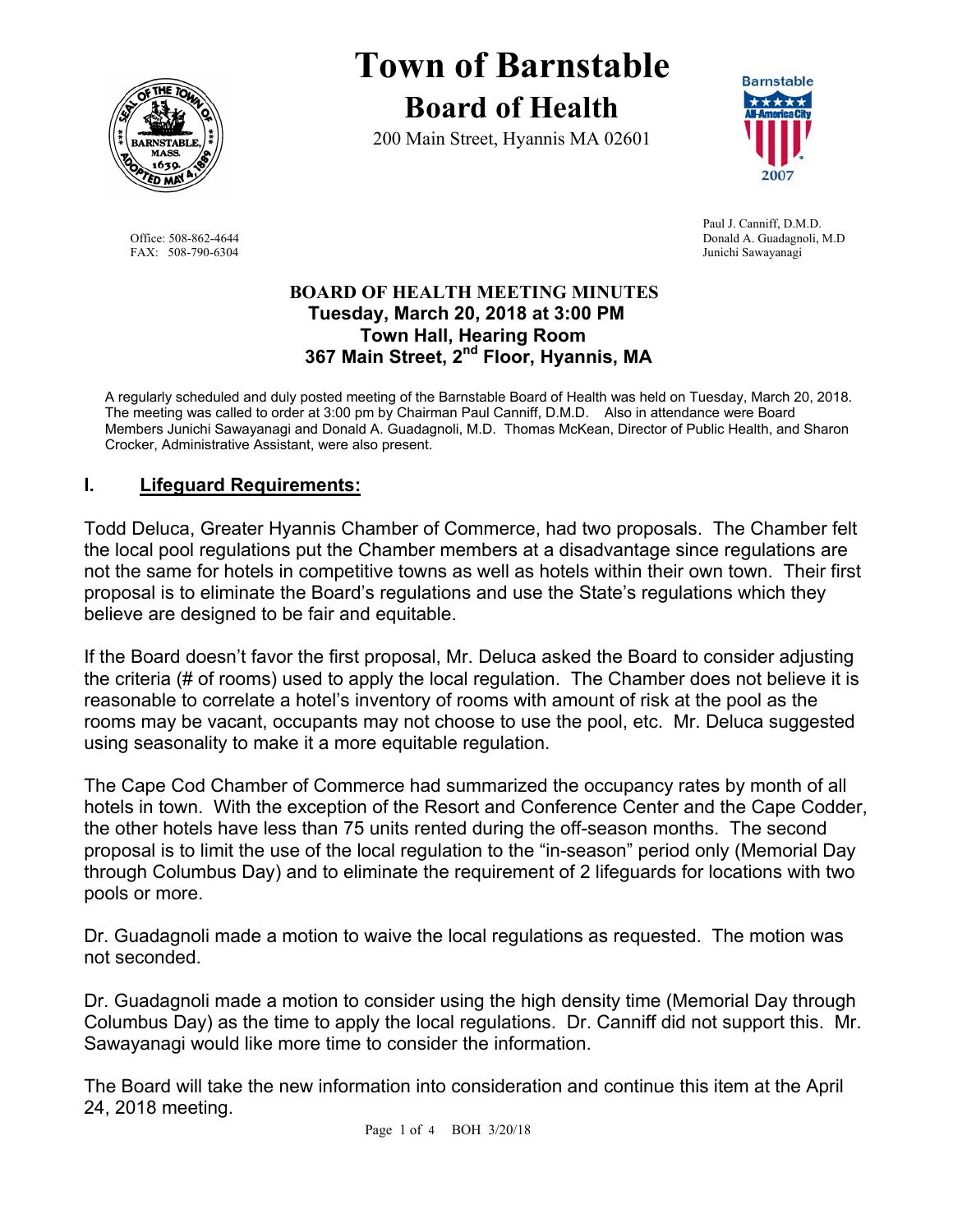## **II. Variance – Septic:**

 A. Michael Pimentel, JC Engineering, representing Gerald Healy, owner – 16 Short Beach Road, Centerville, Map/Parcel 206-043, 4,995 square feet parcel, two variances requested.

Attorney Michael Ford and John Churchill, engineer, presented their plan and stated that the property is a three bedroom dwelling.

Upon a motion duly made by Dr. Guadagnoli, seconded by Dr. Canniff, the Board voted to grant the two setback variances submitted on the plan dated 2/9/18. (Two voted in favor, Dr. Canniff voted against.)

B. Peter McEntee, Engineering Works, representing Lee and Beverly Staniar, owners - 206 Annable Point Road, Centerville, Map/Parcel 211-032, 14,090 square feet parcel, failed septic system, multiple variances requested.

Peter McEntee presented his plan.

Upon a motion duly made and seconded, the Board voted to grant the five variances on the plan dated 1/30/18 and signature dated 3/6/18 with the following conditions: 1) A four bedroom deed restriction must be recorded at the Barnstable County Registry of Deeds, and 2) submit an official copy to the Health Division. (Unanimously, voted in favor.)

C. Sean Riley, Coastal Engineering, representing E&B Development, developer – 18 Waterside Drive, Centerville, Map/Parcel 207-155, 0.53 acre parcel, Centerville, three feet setback variance for reserve area.

Sean Riley presented his plan.

Melvin Cohen, a neighbor, expressed concern of developing the lot as the property has a steep slope leading to a wet area which attracting mosquitoes and ticks.

Upon a motion duly made and seconded, the Board voted to grant the variance on the plan dated 3/6/18 with the following condition: 1) if the reserve area is used in the future, the applicant will install an I/A nitrogen-reducing technology. (Unanimously, voted in favor.)

D. Peter McEntee, Engineering Works, representing Ronald Silvia, Trustee – 368 South Main Street, Centerville, Map/Parcel 207-058, 3,970 square foot parcel, repair failed septic system, multiple variances requested.

Peter McEntee discussed the proposed plan.

Upon a motion made and duly seconded, the Board voted to grant the 8 variances on the plan with the following conditions: 1) the system will be restricted to 260 gallons/day (even though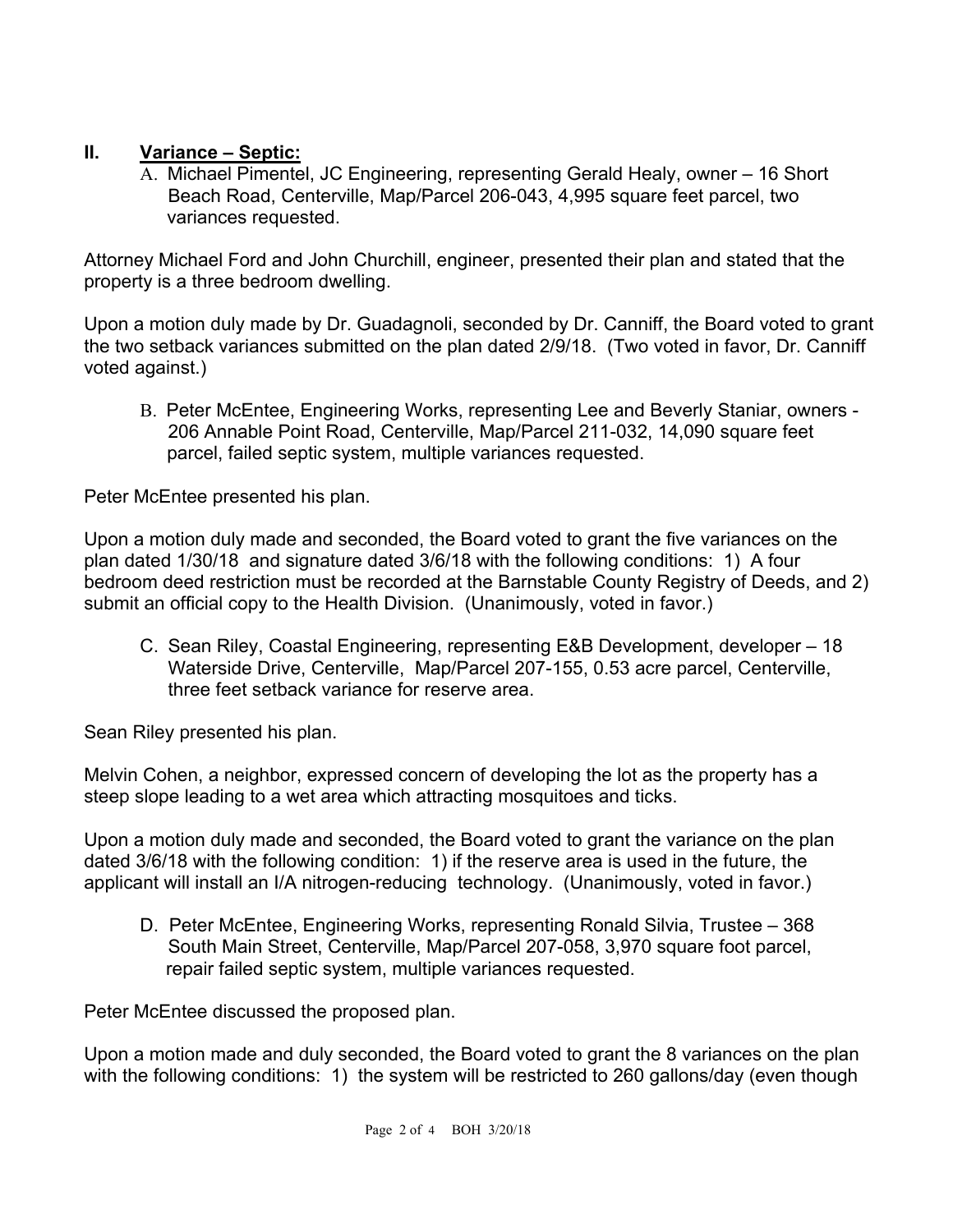the system is built to handle 280 gallons/day, and 2) the test hole(s) will be done at the time of installation. (Unanimously, voted in favor.)

## **III. Subdivision:**

Attorney Eliza Cox, Nutter McClennen & Fish LLP, representing Mr. and Mrs. William Eddy and the Audubon Acres Realty Trust, Audubon Acres– Modification to Definitive Plan **Subdivision# 809**, Daffodil Lane (formally known as 2294 Main Street), Map/ Parcels 237-017-002 and -003, Barnstable, 3.5 acres, original plan had two lots: Lot 2A and Lot 2B, plan is modified to add a third lot and the construction items necessary for that lot, public water supply and on-site sewage disposal systems.

Upon a motion duly made and seconded, the Board voted in support of the subdivision modifications. (Unanimously, voted in favor.)

## **IV. Septic Installer:**

B. Francis O'Shea, Braintree, MA

Mr. O'Shea passed his septic exam and he received good references in support of a license.

Upon a motion duly made and seconded, the Board voted to grant Francis O'Shea a septic installer's license. (Unanimously, voted in favor.)

#### **V. Motel (Follow Up Review):**

Attorney James Connors and Dilip Patel, Knight's Inn (a.k.a. Craigville Motel) – three month review and reports, as required per the settlement of March 2017.

Attorney Anthony Alva and Dilip Patel were present.

Mr. McKean said the Health and Fire Departments had no issues with their inspections at the motel. Mr. McKean reminded them that the motel is still restricted to the use of only the 32 rooms initially identified.

Mr. Patel said the Knights Corporation is due for their annual inspection in April and he will supply Mr. McKean with a copy of it once available.

This concludes the three installments of follow-up inspections recorded in the agreement last year ( 3, 6 and 12 months).

# **VI. Informal Discussion:**

A. Eric Farrenkopf, Hyannis, proposing the Board consider a regulation to govern emissions from Solid Fuel Burning Devices.

Eric Farrenkopf would like to see a regulation on wood burning as he feels everyone deserves a break from the smoke emitted in burning stating there are currently no regulations on the subject.